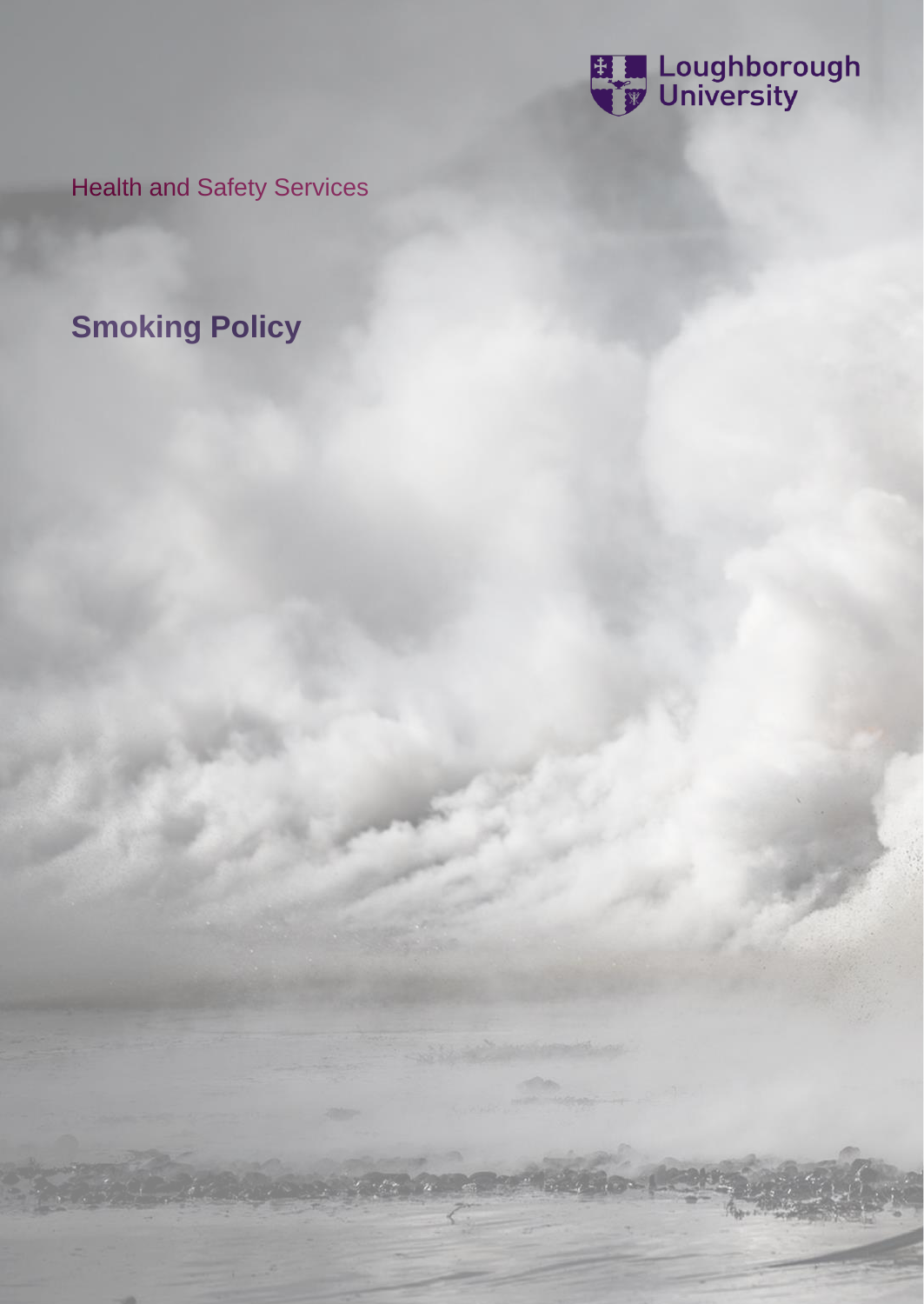

# **Contents**

## **1. University Policy**

- 1.1 Scope
- 1.2 Arrangements

### **2. Duty holders**

- 2.1 Director of Facilities Management
- 2.2 University Health, Safety and Risk Manager
- 2.3 Staff and students
- 2.4 Visitors

### **1. University Policy**

#### **1.1 Scope**

- a) The Smoking at Work policy applies to the lighting of pipes, cigarettes, or cigars.
- b) The policy applies to all smokers on the University campus and to smokers travelling in vehicles whilst on University business.
- c) Allowing the use of electronic smoking devices in no smoking areas could lead to confusion and problems with compliance with the policy. Therefore, the use of e-cigarettes or similar products in University buildings, vehicles and nosmoking areas is prohibited.

### **1.2 Arrangements**

- 1 By law, smoking is banned in virtually all 'enclosed' and 'substantially enclosed' public places and workplaces. (Relevant legislation; The Health Act, 2006 and the Smoke-free (Premises and Enforcement) Regulations 2006.
- 2 In addition, Residential and Domestic Services and Imago Ltd do not permit smoking hany of its residential areas or hotel rooms.
- 3. Accordingly, smoking is not permitted in any University buildings or vehicles.
- 4. Where staff or students smoke outside, they:
- a. Must not smoke close to doors, windows, or air inlets where smoke may be sucked into the building. A distance of 3m from openings is considered to be a reasonabledistance to prevent smoke drifting inside the building.
- b. Must observe no smoking signs or hazard warning signs in proximity to highly flammable liquids and gases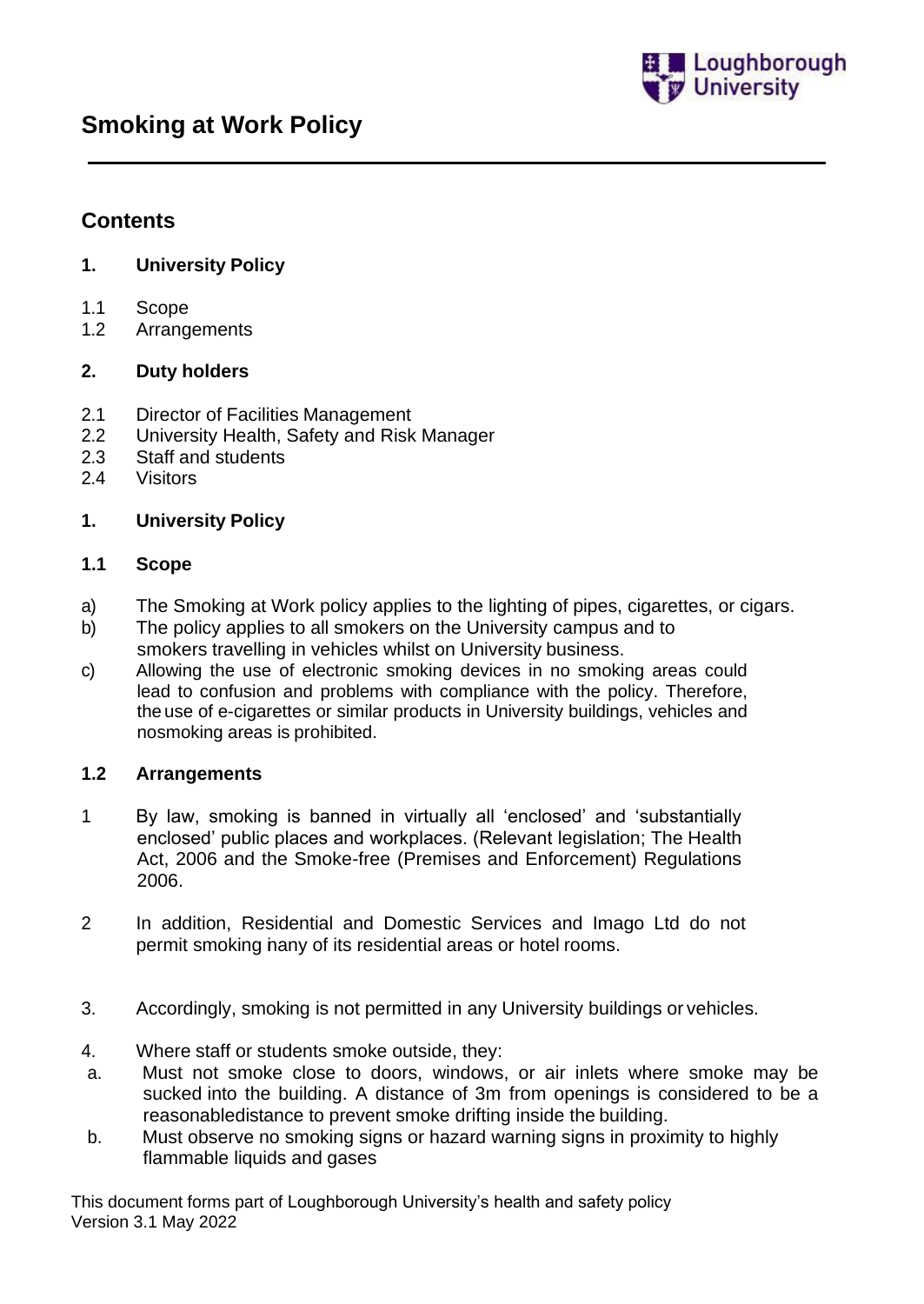

- 5 Some exterior areas of campus have been designated as smoke free areas. Smoking materials should not be used in the following locations:
	- Outside of the library
	- James France Walk (including the area around F Building (the old Chemistry Building)
	- Holywell Park
	- Martin Hall Square and the area around the adjoining sports related buildings of Sir David Wallace and Sir John Beckwith buildings.

Smoking shelters have been provided adjacent to these designated areas to accommodate staff, students or visitors who wish to smoke in the vicinity. Please see the attached maps to identify the boundaries of the smoke free areas.

- 6. Sports pitches and recreational areas are also deemed no smoking
- 7. In addition, those who smoke outside are asked to be considerate of the University's reputation by not smoking in areas which are highly visible to customers and members of the public.
- 8. Smokers wishing to give up smoking will be directed to the free NHS Stop Smoking Service for the East Midlands – Live Well Leicester on 0116 454 4000 or via the web on <https://livewell.leicester.gov.uk/services/stopping-smoking/> or <http://smokefree.nhs.uk/eastmidlands/>

Additional support for University staff may be arranged periodically through the University Health and Safety Service (UH&SS), information on current resources will be publicized on the UH&SS website<http://www.lboro.ac.uk/admin/hse/> when available.

9. Contraventions of this policy will be dealt with through the usual disciplinary procedures. In addition, those who do not comply with the law in this respect maybe liable to fixed penalty fines and possible prosecution

#### **2. Duty Holders**

- **2.1** Facilities Management shall ensure that the provision of smoking shelter, bins and no smoking signage is suitable and sufficient. Concerns regarding these items shall be directed to the Estates and Facilities Management helpdesk on 222121.
- **2.2** Supervisors and Managers will be responsible for enforcing this policy where appropriate by the usual disciplinary procedures.
- **2.3** The UH&SS shall consider issues arising out of this policy which have not been resolved by other means. Complaints should be made in writing to the University Health, Safety and Risk Manager.
- **2.4** All staff and students are expected to comply with this policy as well as encourage and educate colleagues to do likewise.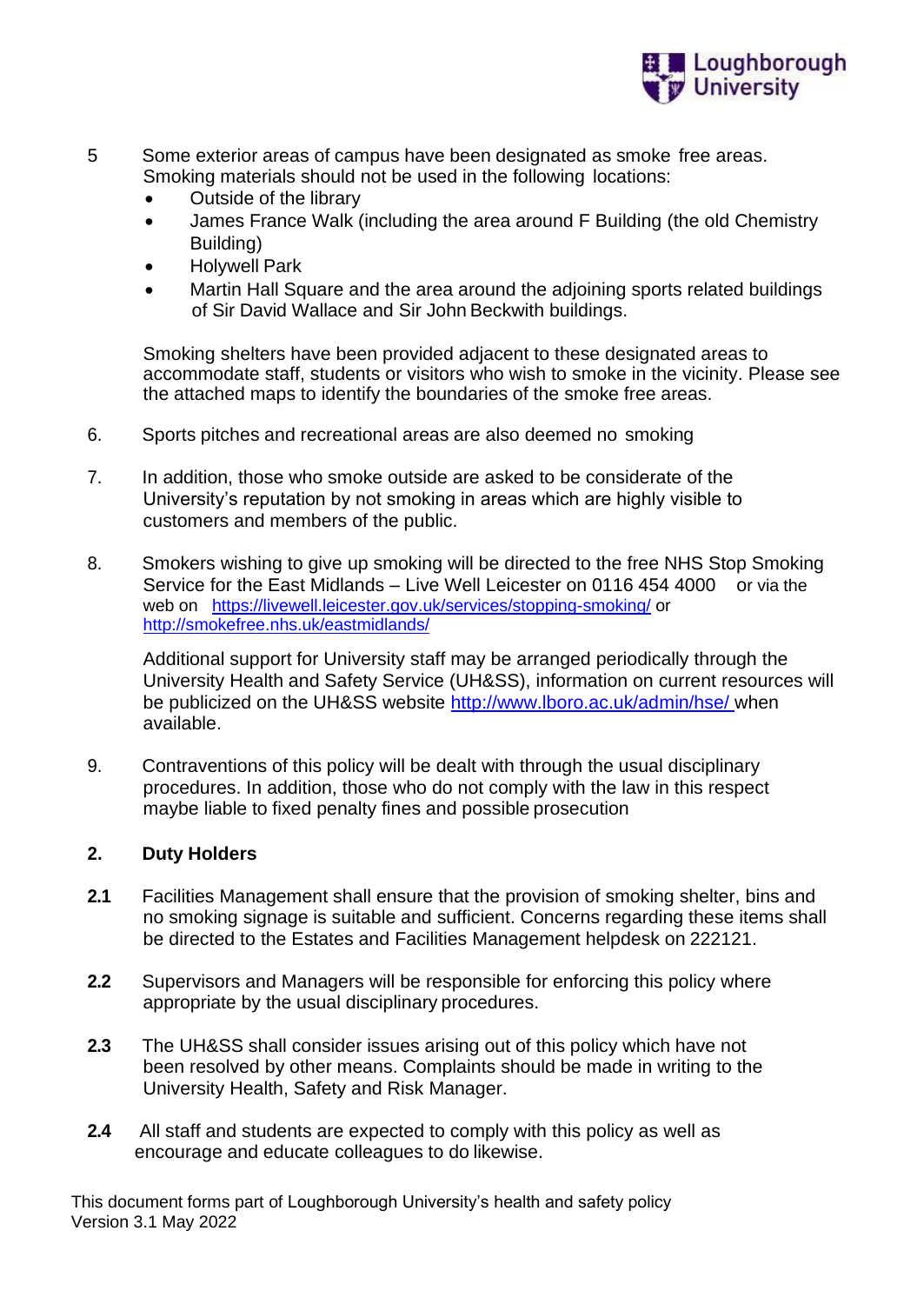

**2.5** All visitors and contractors are required to abide by this policy. Staff members are expected to inform students, visitors and contractors of the requirements of thispolicy.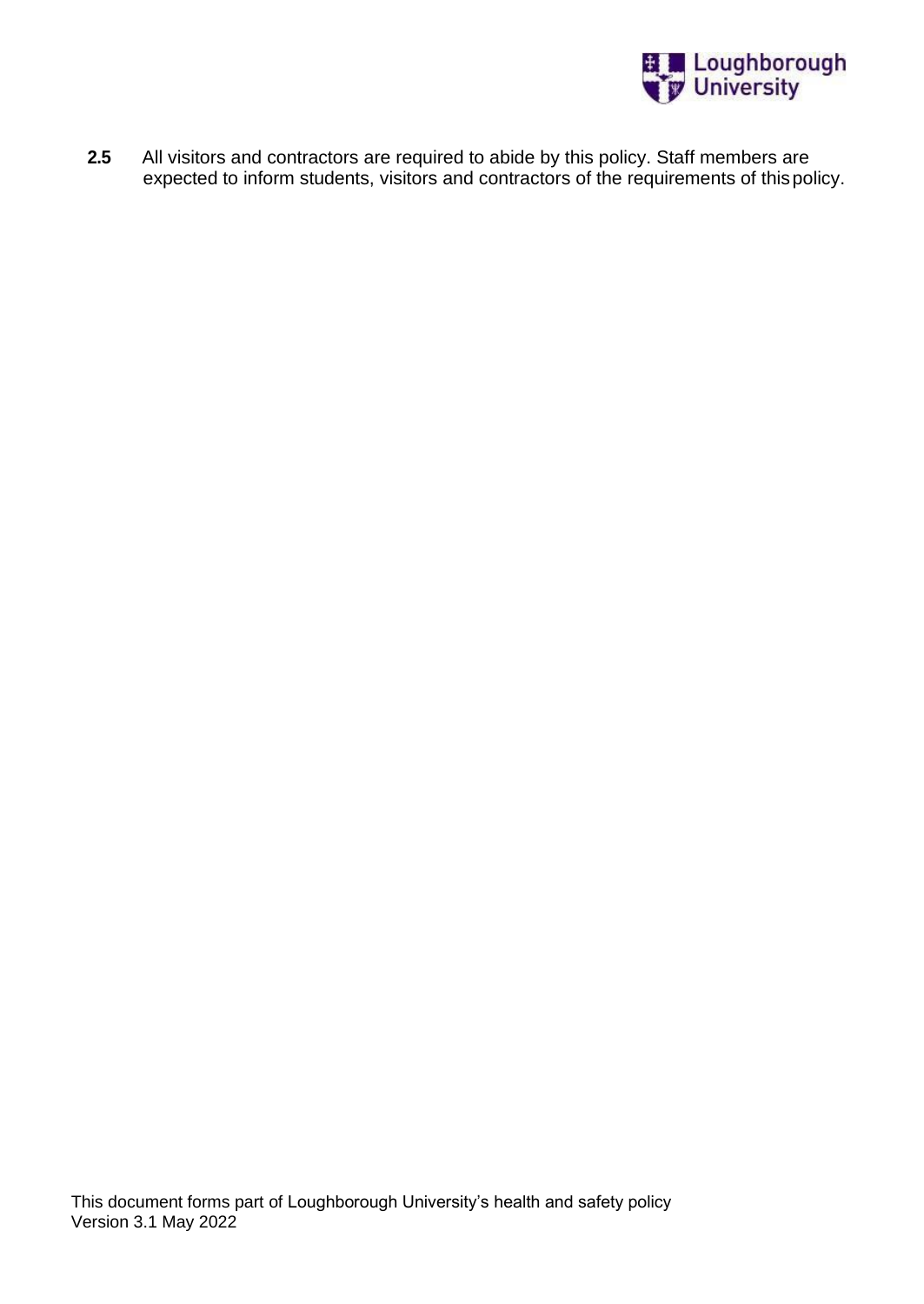

## **Document management table**

| <b>Version</b> | Owner               | <b>Revised by</b> | <b>Summary of</b><br>revision                                      | Date of<br>revision |
|----------------|---------------------|-------------------|--------------------------------------------------------------------|---------------------|
| V2             | C Moore & N<br>Hunt |                   |                                                                    | 2014                |
| V3             | UH&SS               | H Weaver          | Update formatting<br>and inclusion of doc.<br>Mngt. box            | Dec 2016            |
| V3.1           | UH&SS               | N Budworth        | Updating of<br>departmental<br>names and of NHS<br>contact details | May 2022            |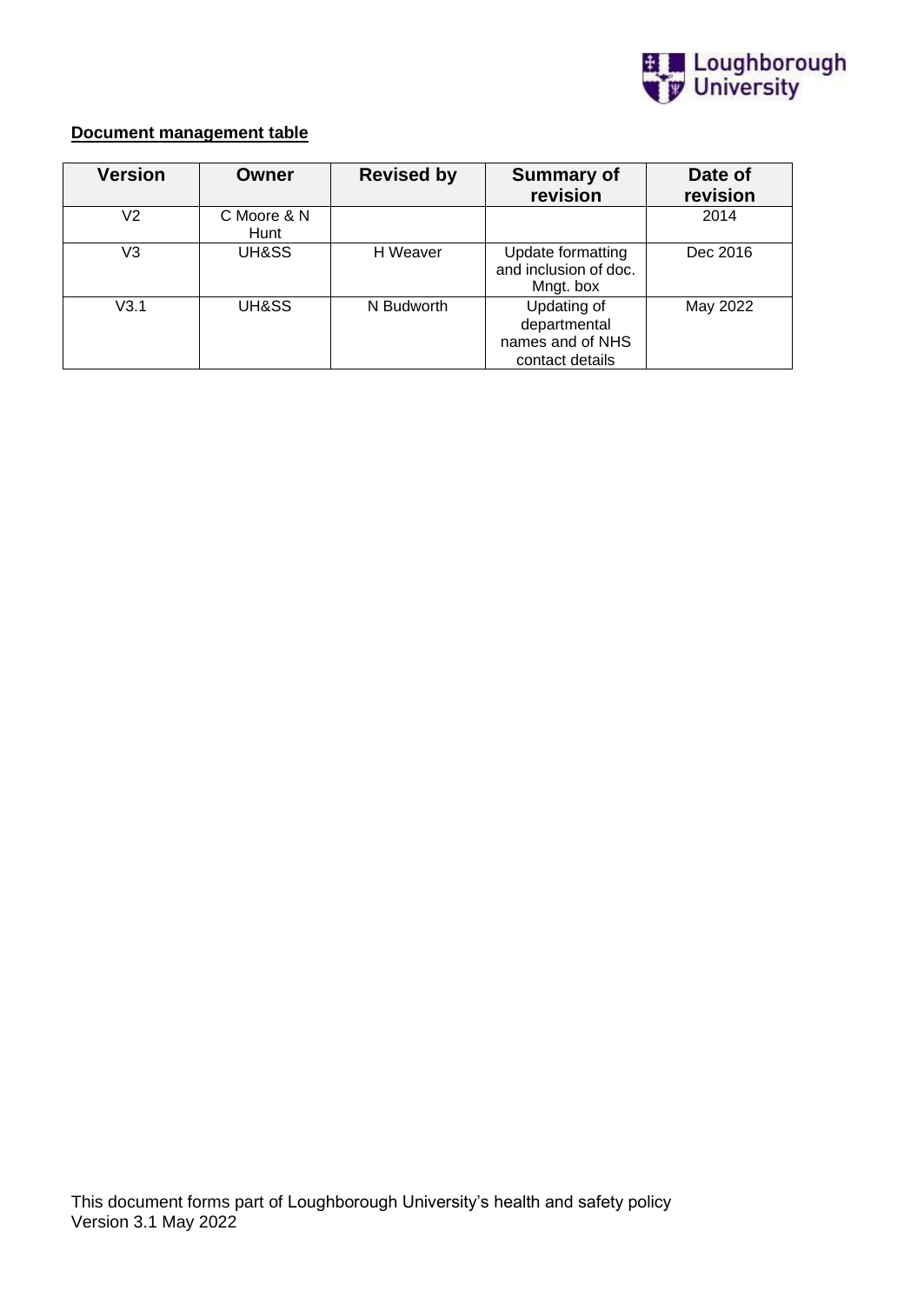

UNIVERSITY ROAD **PILKINGTON LIBRARY SMOKING SHELTER** ERSIT ROAD **NO SMOKING AREA** 

**Pilkington Library No Smoking Zone**

### **James France Walk No Smoking Zone**

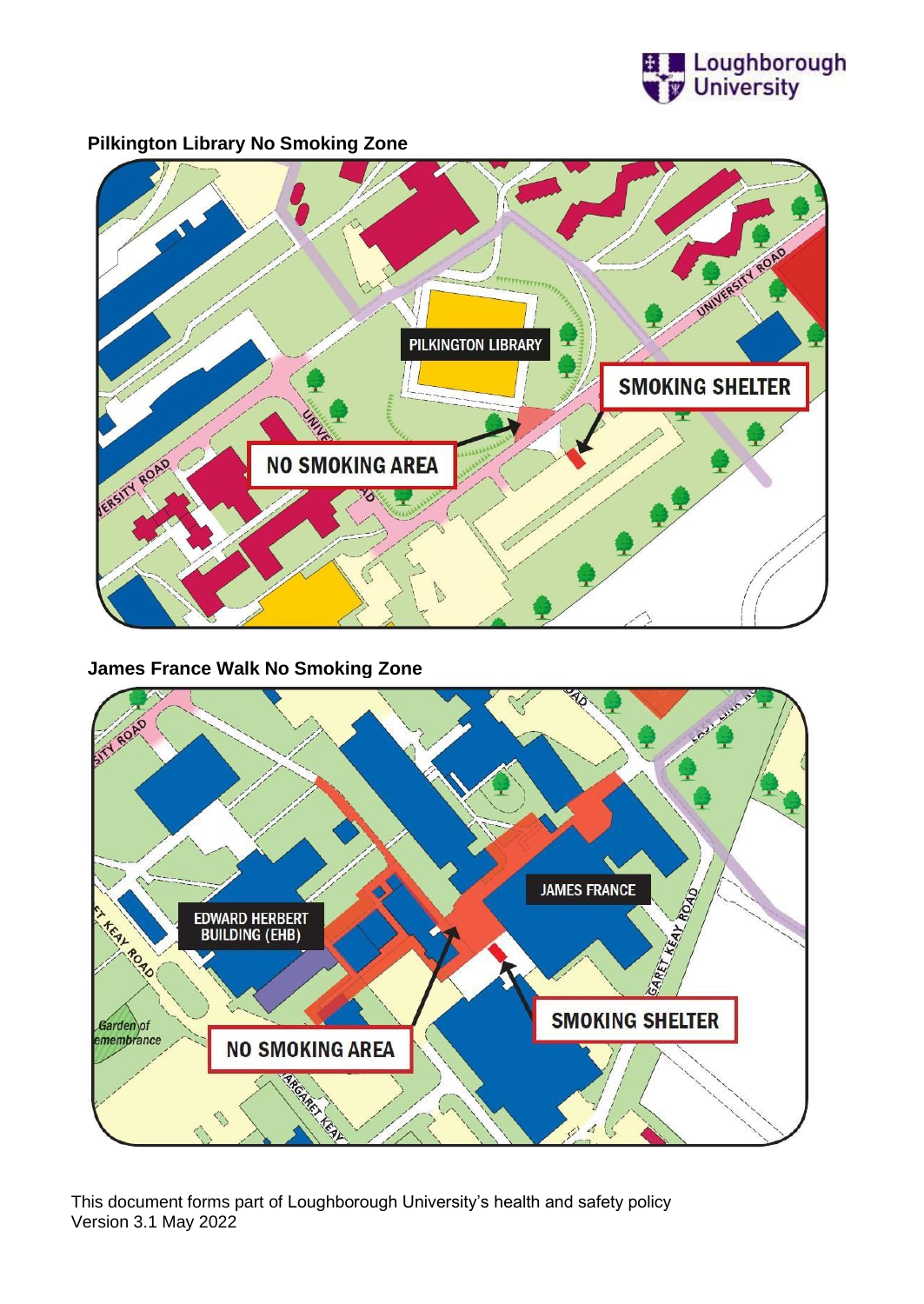



**Martin Hall Square No Smoking Zone**

# **Holywell Park No Smoking Zone**